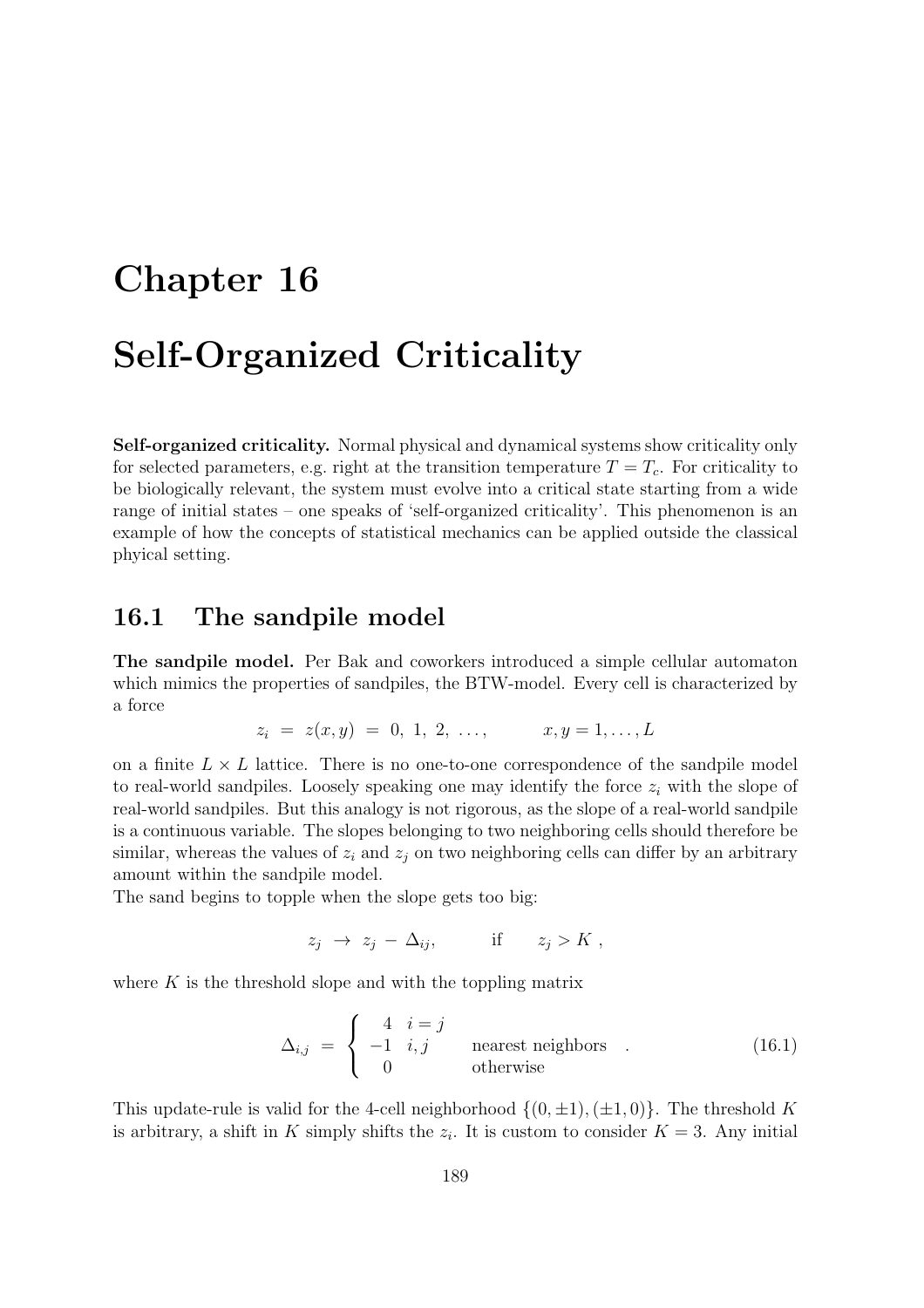random configuration will then relax into a steady-state final configuration (called stable state) with

 $z_i = 0, 1, 2, 3,$  (stable-state).

Open boundary conditions. The update-rule (16.1) is conserving:

If there is a quantity which is not changed by the update rule it is said to be conserving.

The sandpile model is locally conserving. The total height  $\sum_j z_j$  is constant due to  $\sum_j \Delta_{i,j} = 0$ . Globally though it is not conserving, as one uses open boundary conditions for which excess sand is lost at the boundary. When a site at the boundary topples, some sand is lost there and the total  $\sum_j z_j$  is reduced by one.

However, here is only a vague relation of the BTW-model to real-world sandpiles. The conserving nature of the sandpile model mimics the fact that sand grains cannot be lost in real-world sandpiles. This interpretation contrasts however with the previously assumed correspondence of the  $z_i$  with the slope of real-world sandpiles.

Avalanches. When starting from a random initial state with  $z_i \ll K$  the system settles in a stable configuration when adding 'grains of sand' for a while. When a sandcorn is added to a site with  $z_i = K$ 

$$
z_i \rightarrow z_i + 1, \qquad z_i = K ,
$$

a toppling event is induced, which may in turn lead to a whole series of topplings. The resulting avalanche is characterized by its duration t and the size s of affected sites. It continues until a new stable configuration is reached.

| Step 1         |                 |                |               |                   |  | Step 2         |                |                |                |          | Step 3 |          |                |                |                |          | Step 4            |                |  |                |  |  |
|----------------|-----------------|----------------|---------------|-------------------|--|----------------|----------------|----------------|----------------|----------|--------|----------|----------------|----------------|----------------|----------|-------------------|----------------|--|----------------|--|--|
| 3              | $\theta$        | 3              | ി<br>∠        | $\mathbf{\Omega}$ |  | 3              | $\overline{0}$ | 3              | 2              | 3        |        | 3        | $\theta$       | $\overline{4}$ | 2              | 3        | $\mathbf{\Omega}$ | 2              |  | $\overline{3}$ |  |  |
|                | $\bigcirc$<br>∠ | $\overline{a}$ |               |                   |  |                | 2              | $\overline{4}$ |                | $\theta$ |        |          | $\overline{4}$ | $\theta$       | $\overline{2}$ | $\Omega$ | $\overline{2}$    | $\overline{0}$ |  | $\overline{2}$ |  |  |
| 2              | 3               | 3+1            |               |                   |  | 2              | $\overline{4}$ | $\overline{0}$ | $\overline{2}$ | 3        |        |          | $\overline{0}$ | $\overline{2}$ | $\overline{2}$ | 3        |                   |                |  | $\overline{2}$ |  |  |
| 3              |                 | $\theta$       | $\mathcal{L}$ |                   |  | 3              |                |                | $\overline{2}$ | $\Omega$ |        | 3        | $\bigcap$<br>∠ |                | ∍              | $\Omega$ | $\mathbf{\Omega}$ | ി              |  | ◠<br>∠         |  |  |
| $\overline{0}$ | ി               |                | $\mathcal{R}$ |                   |  | $\overline{0}$ | $\overline{2}$ |                | 3              |          |        | $\theta$ | $\bigcap$      |                | $\mathbf 3$    |          |                   | ി              |  | $\bigcap$      |  |  |

Distribution of avalanches. We define with  $D(s)$  and  $D(t)$  the distributions of the size and of the duration of avalanches. One finds that they are scale free,

$$
D(s) \sim s^{-\alpha_s}, \qquad D(t) \sim t^{-\alpha_t}, \qquad (16.2)
$$

which is the tell-tale sign of self-organized criticality. We expect these scale-free relations to be valid for a wide range of cellular automata with conserving dynamics, independent of the special values of the parameters entering the respective update functions. Numerical simulations and analytic approximations yield for  $d = 2$  dimensions

$$
\alpha_s \; \approx \; \frac{5}{4}, \qquad \quad \alpha_t \; \approx \; \frac{3}{4} \; .
$$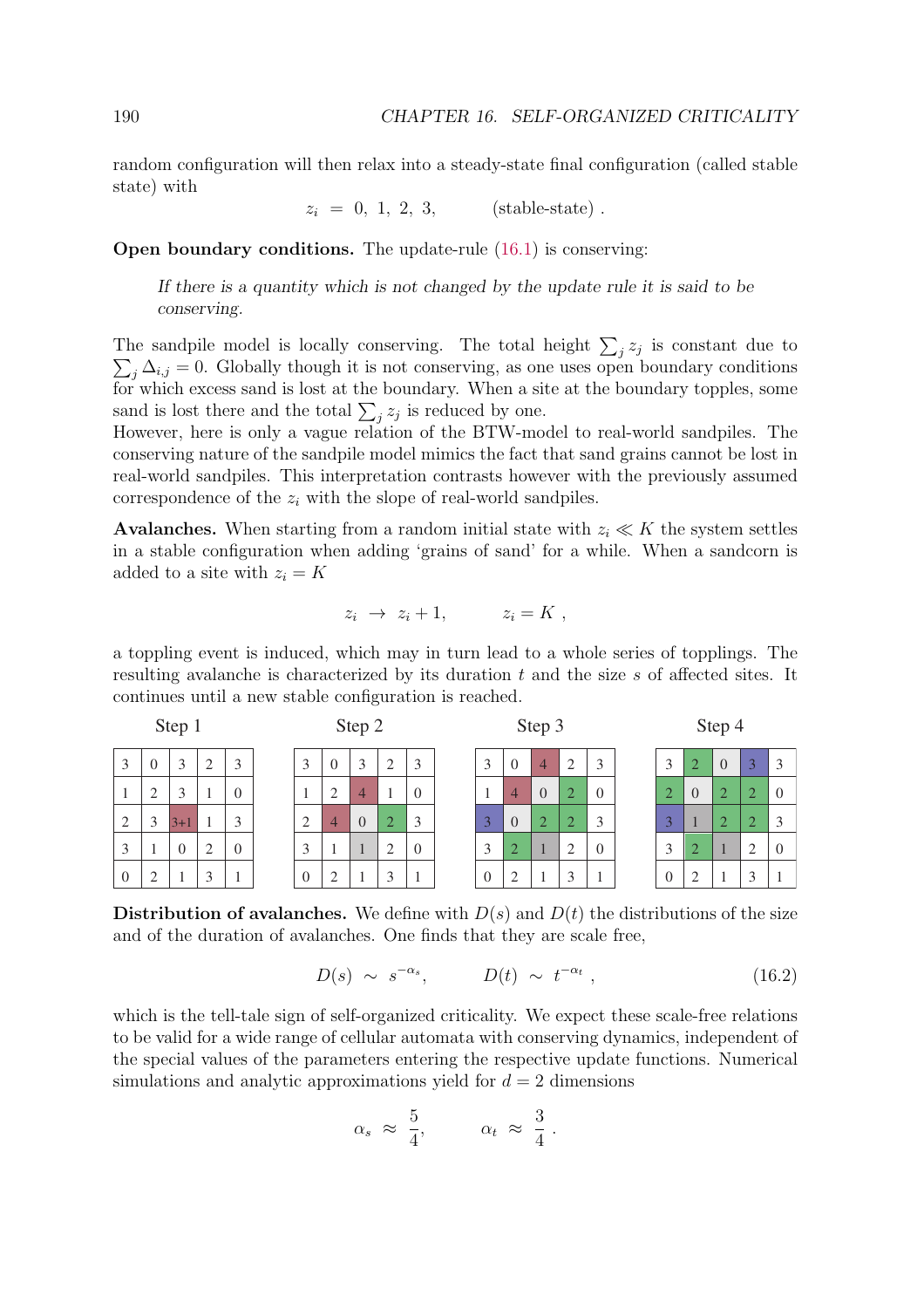Conserving dynamics and self-organized criticality. We note that the toppling events of an avalanche are (locally) conserving. Avalanches of arbitrary large sizes must therefore occur, as sand can be lost only at the boundary of the system. One can indeed prove that Eqs. (16.2) are valid only for locally conserving models. Self-organized criticality breaks down as soon as there is a small but non-vanishing probability to loose sand somewhere inside the system.

Features of the critical state. The empty board, when all cells are initially empty,  $z_i \equiv 0$ , is not critical. The system remains in the frozen phase when adding sand, as long as most  $z_i < K$ . Adding one sand corn after the other the critical state is slowly approached. There is no way to avoid the critical state.

Once the critical state is achieved the system remains critical. This critical state is paradoxically also the point at which the system is dynamically most unstable. It has an unlimited susceptibility to an external driving (adding a sandcorn), as a single added sandcorn can trip avalanches of arbitrary size.

It needs to be noted that the dynamics of the sandpile model is deterministic, once the sandcorn has been added, and that the disparate fluctuations in terms of induced avalanches are features of the critical state per se and not due to any hidden stochasticity, or due to any hidden deterministic chaos.

### 16.2 Probability Generating Function Formalism

For the treatement of the sandpile model we will need to handle the probabilites determining the length and the duration of an avalanche. For this purpose we will use a powerful method from probability theory, namely the generating function formalism.

Probability Generating Functions. We define by

$$
G_0(x) = \sum_{k=0}^{\infty} p_k x^k
$$
 (16.3)

the generating function  $G_0(x)$  for the probability distribution  $p_k$ . The generating function  $G_0(x)$  contains all information present in  $p_k$ . We can recover  $p_k$  from  $G_0(x)$  simply by differentiation:

$$
p_k = \frac{1}{k!} \frac{d^k G_0}{dx^k} \bigg|_{x=0} \,. \tag{16.4}
$$

One says that the function  $G_0$  "generates" the probability distribution  $p_k$ .

Properties of Generating Functions. Probability generating functions have a couple of important properties:

1. Normalization: The distribution  $p_k$  is normalized and hence

$$
G_0(1) = \sum_k p_k = 1.
$$
 (16.5)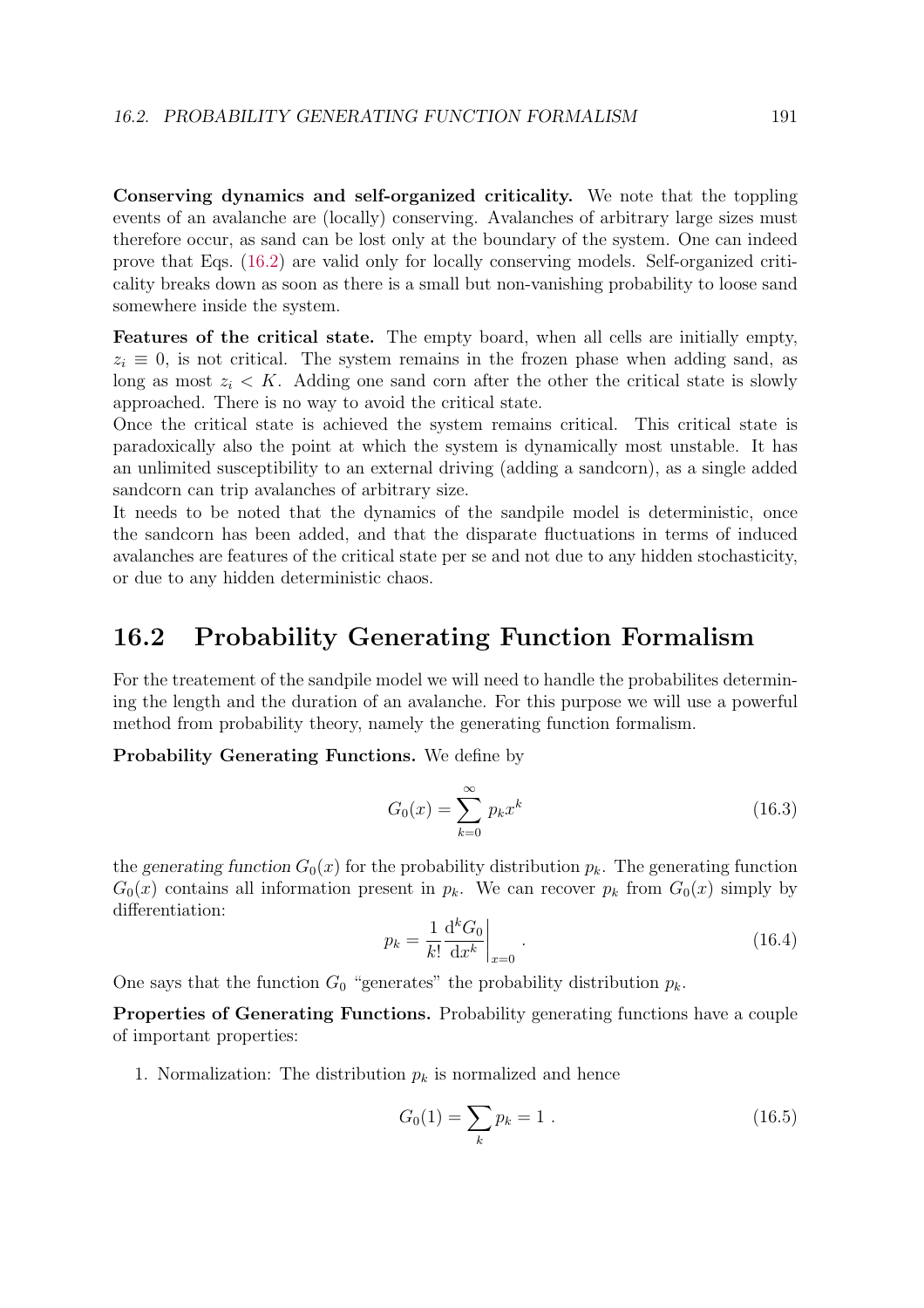2. Mean: A simple differentiation

$$
G_0'(1) = \sum_k k p_k = \langle k \rangle \tag{16.6}
$$

yields the average degree  $\langle k \rangle$ .

3. Moments: The *n*th moment  $\langle k^n \rangle$  of the distribution  $p_k$  is given by

$$
\langle k^n \rangle = \sum_k k^n p_k = \left[ \left( x \frac{d}{dx} \right)^n G_0(x) \right]_{x=1} . \tag{16.7}
$$

The Generating Function for Independent Random Variables. Let us assume that we have two random variables. As an example we consider two dice. Throwing the two dice are two independent random events. The joint probability to obtain  $k = 1, \ldots, 6$ with the first die and  $l = 1, \ldots, 6$  with the second dice is  $p_k p_l$ . This probability function is generated by

$$
\sum_{k,l} p_k p_l x^{k+l} = \left(\sum_k p_k x^k\right) \left(\sum_l p_l x^l\right) ,
$$

i.e. by the product of the individual generating functions. This is the reason why generating functions are so useful in describing combinations of independent random events. As an application consider *n* randomly chosen vertices. The sum  $\sum_i k_i$  of the respective degrees has a cumulative degree distribution, which is generated by

$$
\left[G_0(x)\right]^n.
$$

The Generating Function of the Poisson Distribution. As an example we consider the Poisson distribution  $p_k = e^{-z} z^k / k!$ , with z being the average degree. Using Eq. (16.3) we obtain

$$
G_0(x) = e^{-z} \sum_{k=0}^{\infty} \frac{z^k}{k!} x^k = e^{z(x-1)}.
$$
 (16.8)

This is the generating function for the Poisson distribution.

Stochastic Sum of Independent Variables. Let's assume we have random variables  $k_1, k_2, \ldots$ , each having the same generating functional  $G_0(x)$ . Then

$$
G_0^2(x)
$$
,  $G_0^3(x)$ ,  $G_0^4(x)$ , ...

are the generating functionals for

$$
k_1 + k_2
$$
,  $k_1 + k_2 + k_3$ ,  $k_1 + k_2 + k_3 + k_4$ , ...

Now consider that the number of times  $n$  this stochastic process is executed is distributed as  $p_n$ . As an example consider throwing a dice several times, with a probability  $p_n$  of throwing exactly n times. The distribution of the results obtained is then generated by

$$
\sum_{n} p_n G_0^n(x) = G_N(G_0(x)), \qquad G_N(z) = \sum_{n} p_n z^n . \qquad (16.9)
$$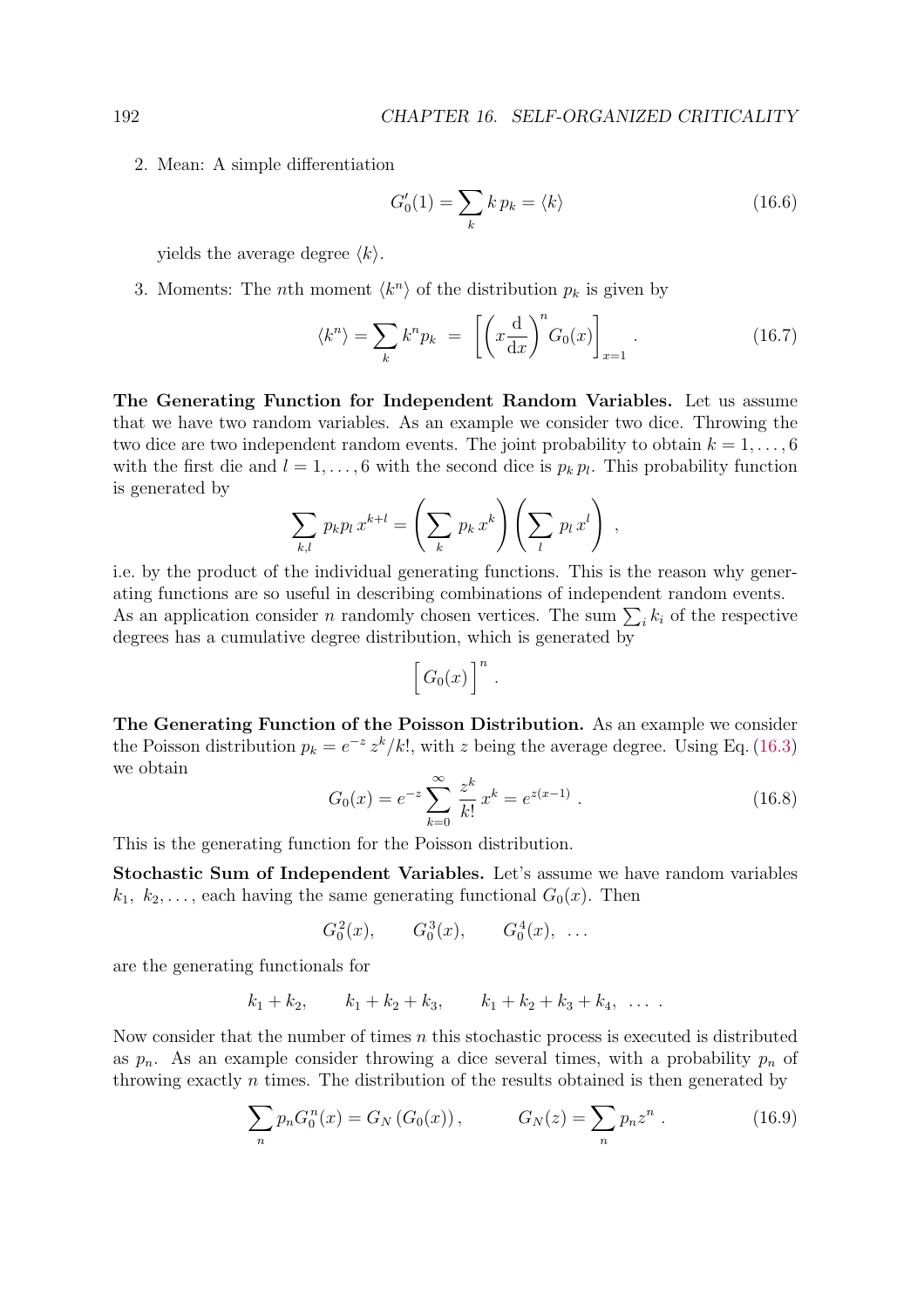## 16.3 Random branching theory

Branching theory deals with the growth of networks via branching. Networks generated by branching processes are loopless, they typically arise in theories of evolutionary processes. Avalanches have an intrinsic relation to branching processes: At every time step the avalanche can either continue or stop.

Branching in sandpiles. A typical update during an avalanche is of the form

time 0: 
$$
z_i \rightarrow z_i - 4
$$
  $z_j \rightarrow z_j + 1$   
time 1:  $z_i \rightarrow z_i + 1$   $z_j \rightarrow z_j - 4$ ,

when two neighboring cells i and j have initially  $z_i = K + 1$  and  $z_j = K$ . This implies that an avalanche typically intersects with itself. Consider however a general  $d$ -dimensional lattice with  $K = 2d - 1$ . The self-interaction of the avalanche (that is the formation of loops) becomes unimportant in the limit  $1/d \rightarrow 0$  and the avalanche can be mapped rigorously to a random branching process.

Binary random branching. In  $d \to \infty$  the notion of neighbors looses meaning, avalanches then have no spatial structure. Every toppling event affects 2d neighbors, on a d-dimensional hypercubic lattice. However, only the cumulative probability of toppling of the affected cells is relevant, due to the absence of geometric constraints in the limit  $d \to \infty$ . All what is important then is the question whether an avalanche continues, increasing its size continously or whether it stops.

We can therefore consider the case of binary branching, *viz* that a toppling event creates two new active sites.

One speaks of 'binary branching' if an an active site of an avalanche topples with the probability p and creates 2 new active sites.

For  $p < 1/2$  the number of new active sites decreases on the average and the avalanche dies out.  $p_c = 1/2$  is the critical state with (on the average) conserving dynamics.



Distribution of avalanche sizes. The properties of avalanches are determined by the probability distribution,

$$
P_n(s,p), \qquad \sum_{s=1}^{\infty} P_n(s,p) = 1 ,
$$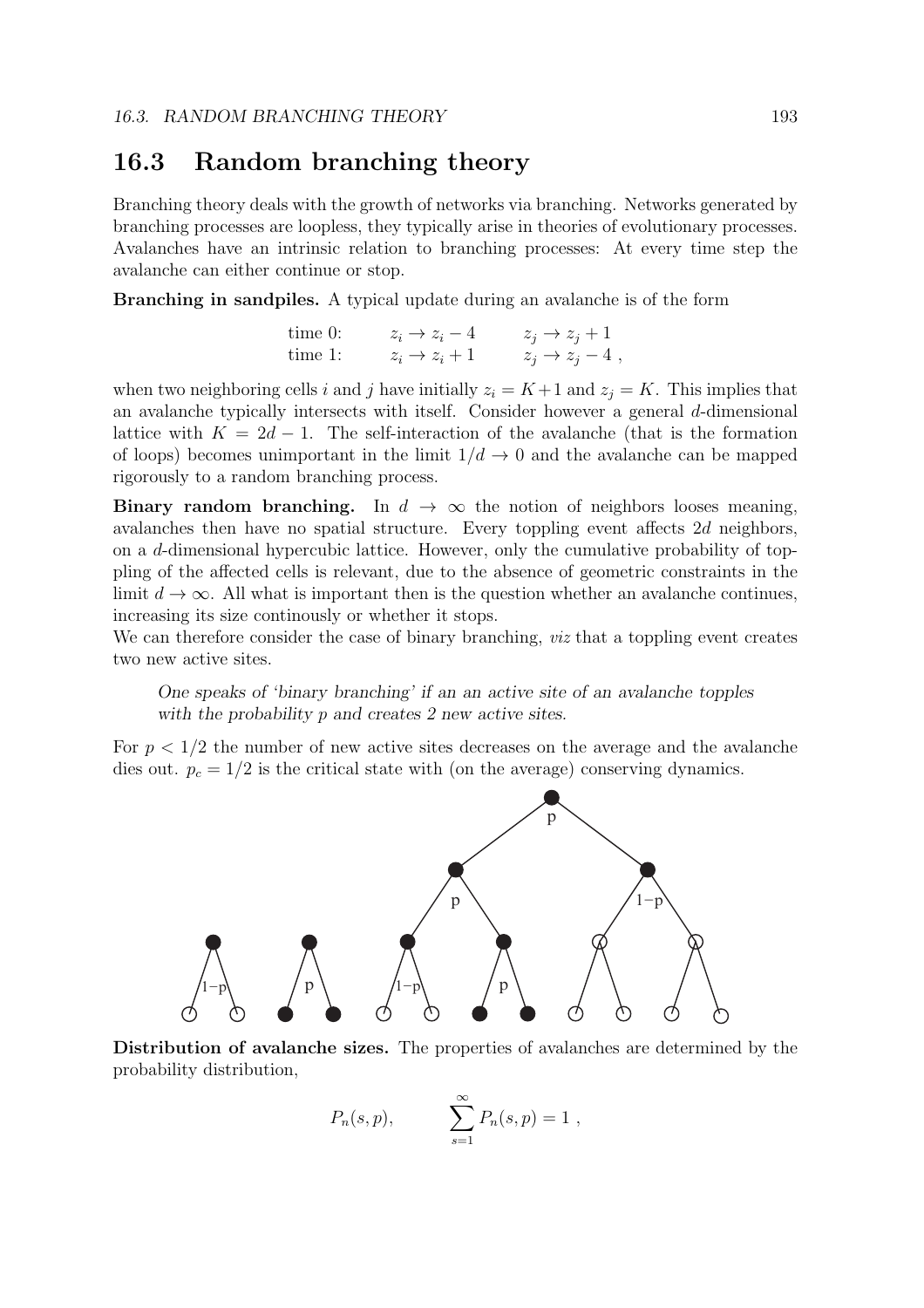describing the probability to find an avalanche of size s in a branching process of order n. Here s is the (odd) number of sites inside the avalanche.

Generating function formalism. We introduced in Sect. 16.2 the generating functions for probability distribution. This formalism is very useful when one has to deal with independent stochastic processes, as the joint probability of two independent stochastic processes is equivalent to the simple multiplication of the corresponding generating functions.

We define via

$$
f_n(x,p) = \sum_s P_n(s,p) x^s, \qquad f_n(1,p) = \sum_s P_n(s,p) = 1 \qquad (16.10)
$$

the generating functional  $f_n(x, p)$  for the probability distribution  $P_n(s, p)$ . We note that

$$
P_n(s,p) = \frac{1}{s!} \frac{\partial^s f_n(x,p)}{\partial x^s} \Big|_{x=0}, \qquad n, p \text{ fixed}. \qquad (16.11)
$$

Small avalanches. For small s and large n one can evaluate the probability for small avalanches to occur by hand and one finds for the corresponding generating functionals:

$$
P_n(1, p) = 1 - p
$$
,  $P_n(3, p) = p(1 - p)^2$ ,  $P_n(5, p) = 2p^2(1 - p)^3$ .

Note that  $P_n(1,p)$  is the probability to find an avalanche of just one site.



**Recursion relation.** For generic  $n$  the recursion relation

$$
f_{n+1}(x,p) = x(1-p) + x p f_n^2(x,p)
$$
 (16.12)

is valid. To see why, one considers building the branching network backwards, adding a site at top:

- With the probability  $(1 p)$ one adds a single-site avalanche described by the generating functional  $x$ .
- With the probability  $p$ one adds a site, described by the generating functional  $x$ , which generated two active sites, described each by the generating functional  $f_n(x, p)$ .

**Self-consistency condition.** For large n and finite x the generating functionals  $f_n(x, p)$ and  $f_{n+1}(x, p)$  become identical, leading to the self-consistency condition

$$
f_n(x,p) = f_{n+1}(x,p) = x(1-p) + xp f_n^2(x,p) , \qquad (16.13)
$$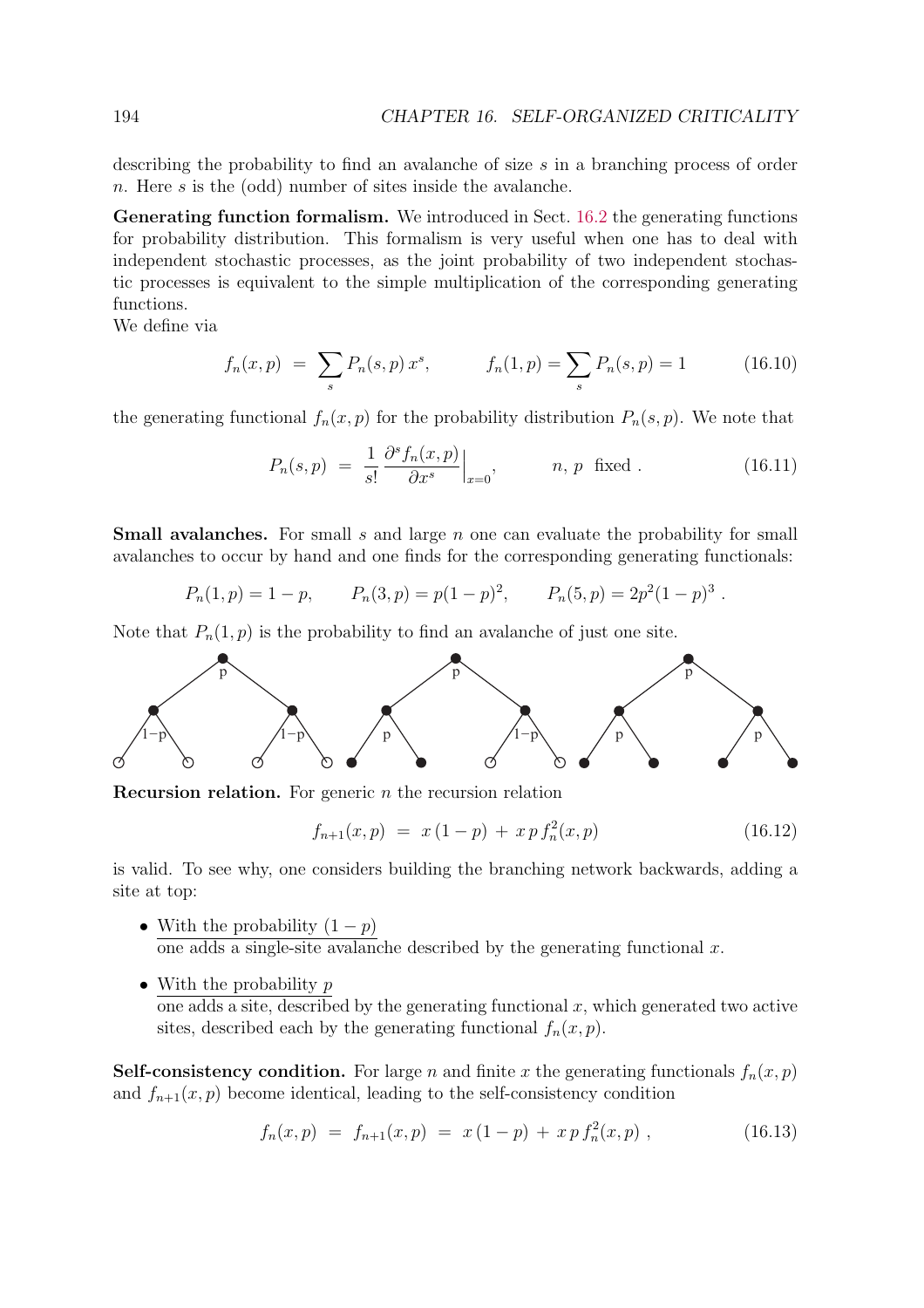#### 16.3. RANDOM BRANCHING THEORY 195

with the solution

$$
f(x,p) \equiv f_n(x,p) = \frac{1 - \sqrt{1 - 4x^2p(1-p)}}{2xp}
$$
 (16.14)

for the generating functional  $f(x, p)$ . The normalization condition

$$
f(1, p) = \frac{1 - \sqrt{1 - 4^2 p (1 - p)}}{2p} = \frac{1 - \sqrt{(1 - 2p)^2}}{2p} = 1
$$

is fulfilled for  $p \in [0, 1/2]$ . For  $p > 1/2$  the last step in above equation would not be correct.

**Subcritical solution.** Expanding Eq.  $(16.14)$  in powers of  $x^2$  we find terms like

$$
\frac{1}{p}\left[4p(1-p)\right]^k\frac{(x^2)^k}{x} = \frac{1}{p}\left[4p(1-p)\right]^k x^{2k-1}.
$$

Comparing with the definition of the generating functional (16.10) we note that  $s = 2k-1$ ,  $k = (s + 1)/2$  and that

$$
P(s,p) \sim \frac{1}{p} \sqrt{4p(1-p)} \left[ 4p(1-p) \right]^{s/2} \sim e^{-s/s_c(p)} , \qquad (16.15)
$$

.

where we have used the relation

$$
a^{s/2} = e^{\ln(a^{s/2})} = e^{-s(\ln a)/(-2)}, \qquad a = 4p(1-p)
$$
,

and where we have defined the avalanche correlation size

$$
s_c(p) = \frac{-2}{\ln[4p(1-p)]}, \qquad \lim_{p \to 1/2} s_c(p) \to \infty.
$$

For  $p < 1/2$  the size-correlation length  $s_c(p)$  is finite and the avalanche is consequently not scale free. The characteristic size of an avalanche  $s_c(p)$  diverges for  $p \to p_c = 1/2$ . Note that  $s_c(p) > 0$  for  $p \in ]0,1[$ .

Critical solution. We now consider the critical case with

$$
p = 1/2,
$$
  $4p(1-p) = 1,$   $f(x,p) = \frac{1-\sqrt{1-x^2}}{x}$ 

The expansion of  $\sqrt{1-x^2}$  with respect to x is

$$
\sqrt{1-x^2} = \sum_{k=0}^{\infty} \frac{\frac{1}{2}(\frac{1}{2}-1)(\frac{1}{2}-2)\cdots(\frac{1}{2}-k+1)}{k!} (-x^2)^k
$$

in Eq. (16.14) and therefore

$$
P_c(k) \equiv P(s = 2k - 1, p = 1/2) \sim \frac{\frac{1}{2}(\frac{1}{2} - 1)(\frac{1}{2} - 2) \cdots (\frac{1}{2} - k + 1)}{k!} (-1)^k.
$$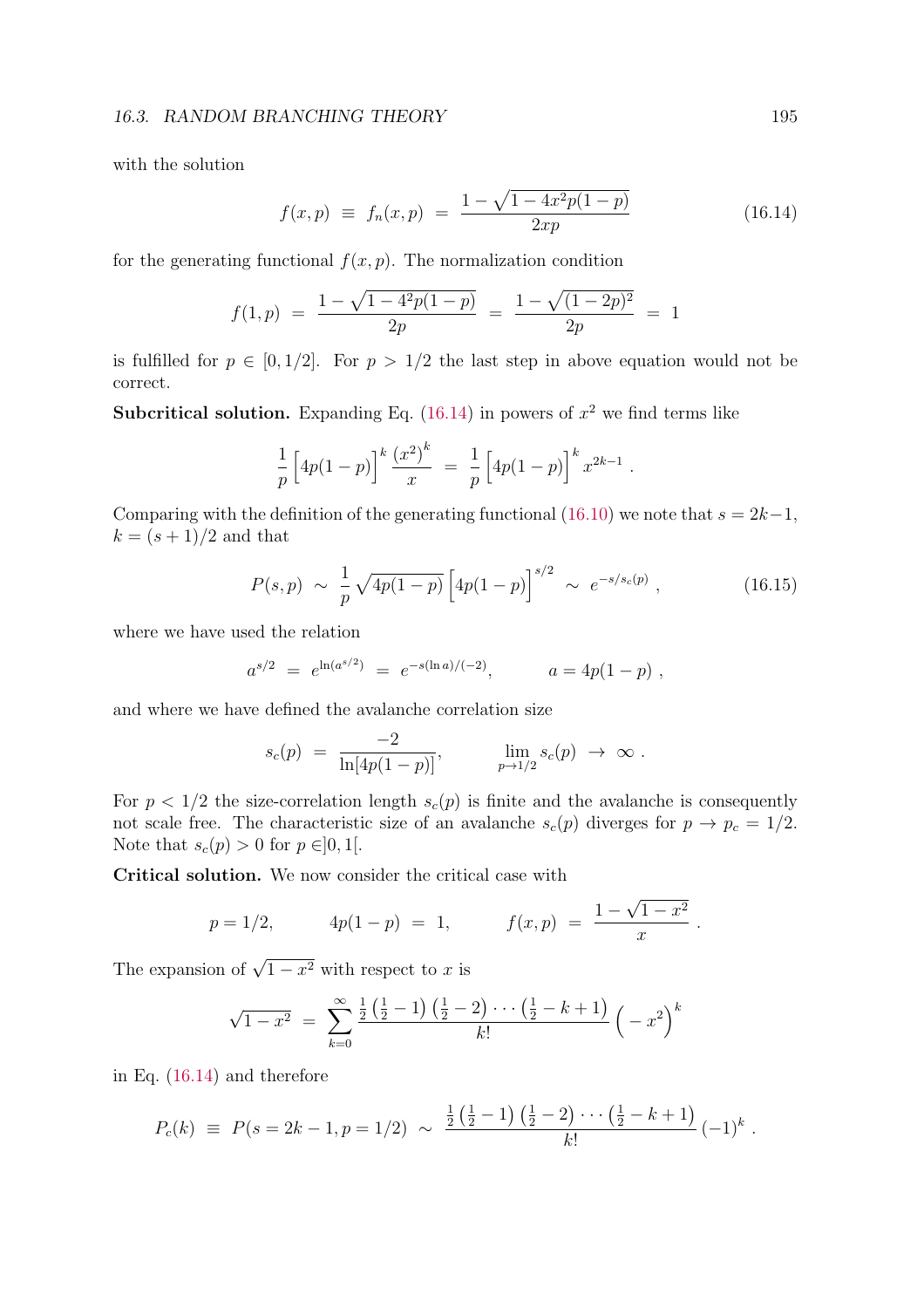This expression is still unhandy. We are however only interested in the asymptotic behavior for large avalanche sizes s. For this purpose we consider the recursive relation

$$
P_c(k+1) = \frac{1/2 - k}{k+1}(-1)P_c(k) = \frac{1 - 1/(2k)}{1 + 1/k}P_c(k)
$$

in the limit of large  $k = (s+1)/2$ , where  $1/(1+1/k) \approx 1-1/k$ ,

$$
P_c(k+1) \approx [1 - 1/(2k)] [1 - 1/k] P_c(k) \approx [1 - 3/(2k)] P_c(k).
$$

This asymptotic relation leads to

$$
\frac{P_c(k+1) - P_c(k)}{1} = \frac{-3}{2k} P_c(k), \qquad \frac{\partial P_c(k)}{\partial k} = \frac{-3}{2k} P_c(k) ,
$$

with the solution

$$
P_c(k) \sim k^{-3/2}
$$
,  $D(s) = P_c(s) \sim s^{-3/2}$ ,  $\alpha_s = \frac{3}{2}$ , (16.16)

for large k, s, since  $s = 2k - 1$ .

Distribution of relaxation times. The distribution of the duration  $n$  of avalanches can be evaluated in a similar fashion. For this purpose one considers the probability distribution function

 $Q_n(\sigma, p)$ 

for an avalanche of duration n to have  $\sigma$  cells at the boundary.

One can then derive a recursion relation analogous to Eq. (16.12) for the corresponding generating functional and solve it self-consistently. We leave this as an exercise for the reader.

The distribution of avalanche durations is then given by considering  $Q_n = Q_n(\sigma = 0, p =$  $1/2$ , i.e. the probability that the avalanche stops after *n* steps. One finds

$$
Q_n \sim n^{-2}
$$
,  $D(t) \sim t^{-2}$ ,  $\alpha_t = 2$ . (16.17)

Tuned or self-organized criticality? The random branching model discussed in this section had only one free parameter, the probability  $p$ . This model is critical only for  $p \to p_c = 1/2$ , giving rise to the impression, that one has to fine-tune the parameters in order to obtain criticality, just like in ordinary phase transitions.

This is however not the case. As an example we could generalize the sandpile model to continuous forces  $z_i \in [0, \infty]$  and to the update-rules

$$
z_i \to z_i - \Delta_{ij}, \qquad \text{if} \qquad z_i > K \ ,
$$

and

$$
\Delta_{i,j} = \begin{cases}\nK & i = j \\
-cK/4 & i, j \\
-(1-c)K/8 & i, j \\
0 & \text{otherwise}\n\end{cases}
$$
\nnext-nearest neighbors (16.18)